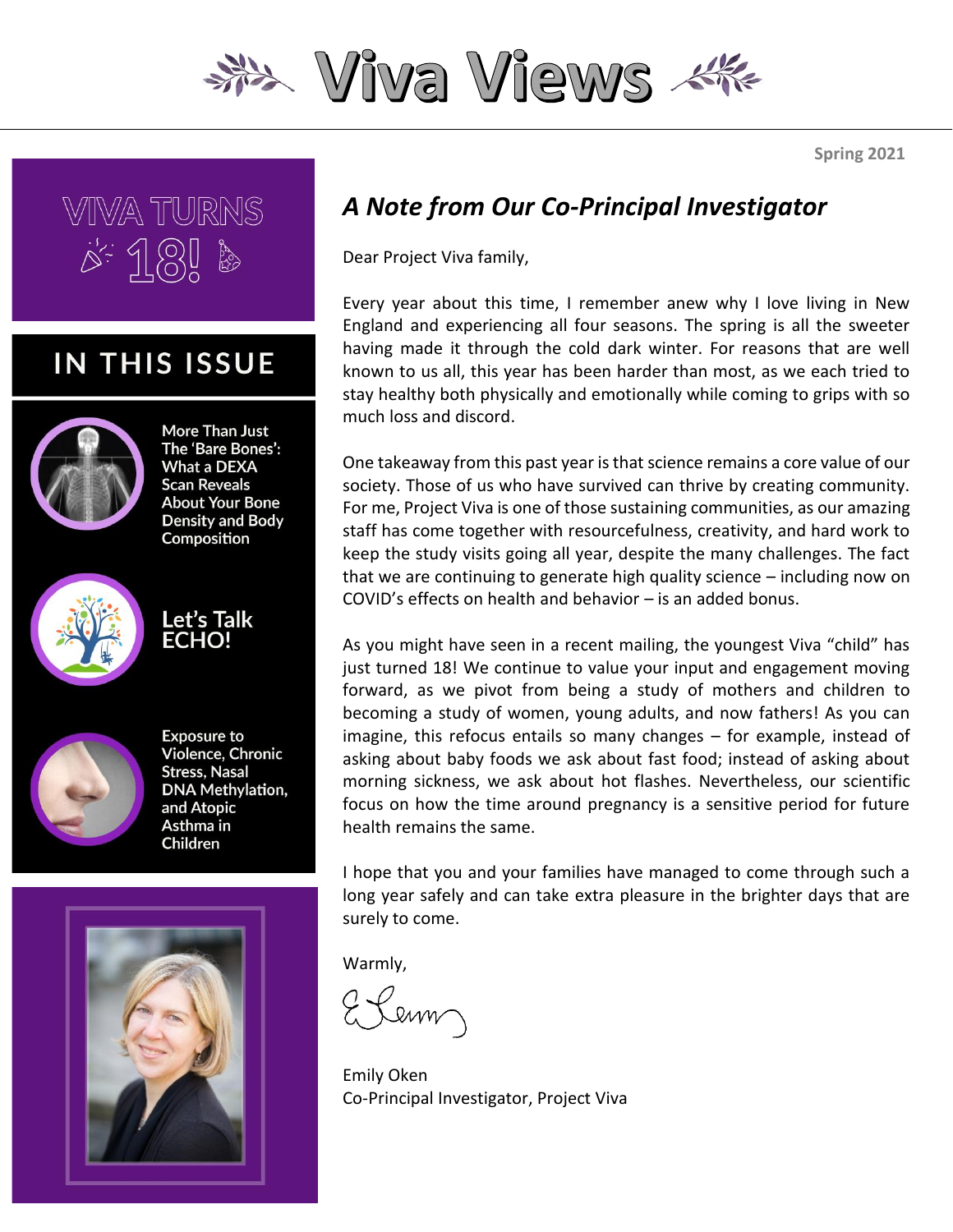## *More Than Just The 'Bare Bones': What a DEXA Scan Reveals About Your Bone Density and Body Composition*



**Full Body Scan**

The DEXA, or Dual Energy X-Ray Absorptiometry, scan is considered a gold standard method for measuring a person's overall body composition and bone density. Throughout the years, it has been a major part of the child portion of the Project Viva visit. You may remember DEXA because of the picture Viva children received of their skeleton when they were 7 and 12 years old. Among Viva children at about 8 years of age, those with the highest amount of abdominal fat measured by DEXA (apple body shapes[\) had lower bone density.](https://pubmed.ncbi.nlm.nih.gov/30557635/) We continue to be interested in seeing how body composition changes over time in Viva teens and are again performing the DEXA scan at the Mid-Teen visit.

In addition to Viva teens, we are also interested in learning about body composition in Viva Moms. At the Mid-Teen visit, for the first time, Viva Moms are completing not just one but three DEXA scans: a full body scan that measures overall body composition and two additional scans to measure bone density at the hip and lower spine.

Why are we studying moms' bone density now? Bone density increases throughout childhood and peaks around age 30, which is the average age at which Viva moms enrolled in the study during early pregnancy. Across adulthood, bone density gradually declines, especially around the time of menopause, which many Viva moms may be entering now or are currently going through. Low bone density is a risk factor for fractures later in life. The DEXA machine measuring bone density that

we use for Viva participants is identical to those used in doctors' offices and hospitals. As moms who already completed the visit are aware, we are thus able to return the bone density results directly to our participants as a helpful data point about their current health.

Because of the information we have collected from you since your enrollment in Project Viva, we have the unique opportunity to study how factors related to pregnancy and fertility affect bone mineral density in mid-life. We plan to analyze these results once all the scans at this in-person visit are completed. We are collaborating with bone experts at the Massachusetts General Hospital to develop helpful insights about bone health throughout the life course. We look forward to sharing the findings with you in the months and years to come.



**Lumbar Spine Scan Positioning for a DEXA Scan Left Hip Scan**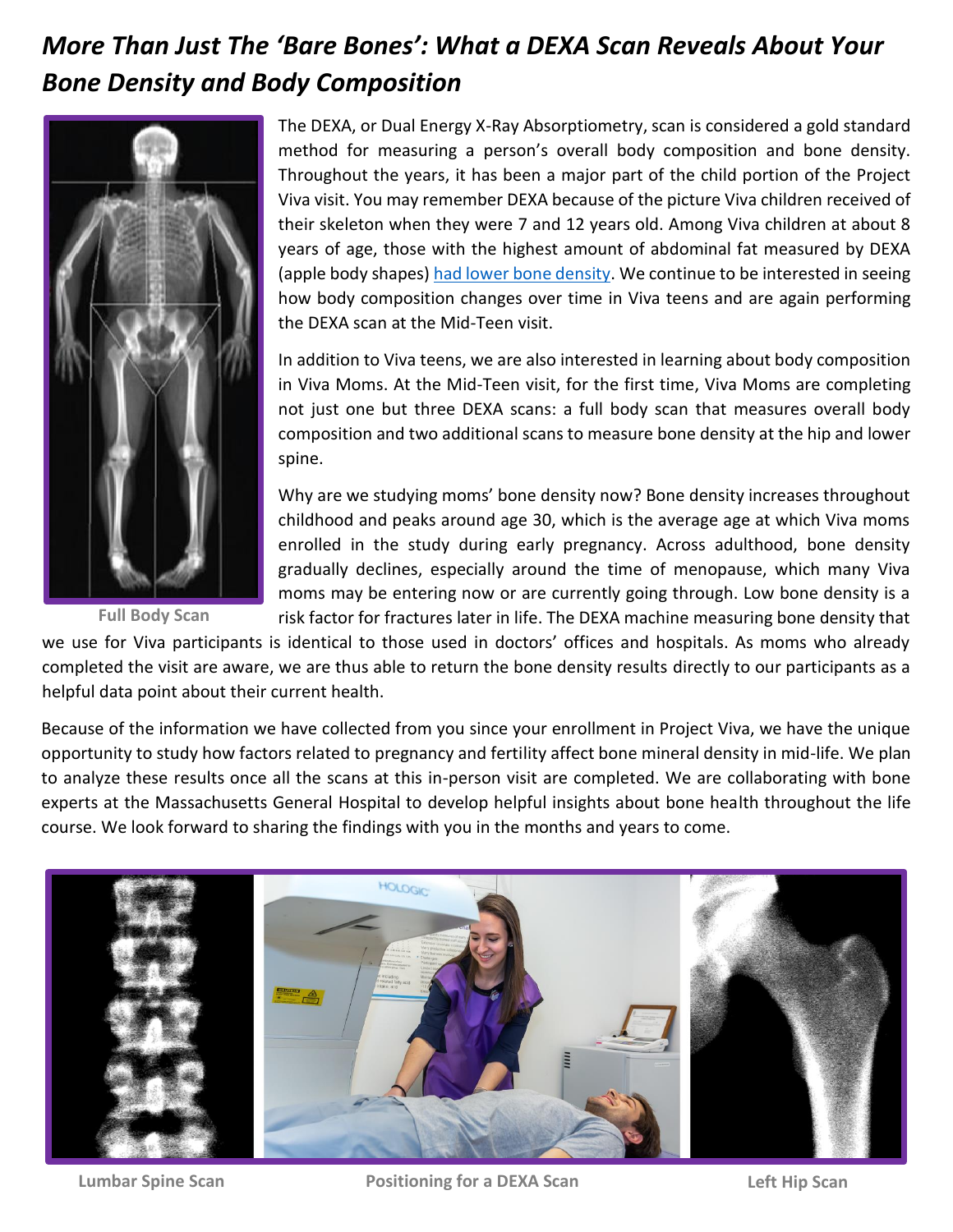# *Let's Talk ECHO!*



**ivironmental influences** on Child Health Outcomes A program supported by the NIH



## **What is ECHO Again?**

The Environmental infuences on Child Health Outcomes (ECHO) Program is a research program supported by the National Institutes generatons to come by seeking to understand the effects of early development on birth outcomes, airways health, obesity, neurodevelopment, and positve health. of Health (NIH) that includes over 70 research studies like Project Viva that have followed children since before age fve. The goal of ECHO is to enhance the health of children for



ECHO includes 50,000 children, young adults, and family members from 44 states in its research.

ECHO has already published dozens of research studies.

For example, did you know that silicone wristbands can be used to measure exposures to [environmental](https://echochildren.org/research-summaries/assessment-of-chemical-exposures-during-pregnancy-using-silicone-wristbands/) chemicals? Or that children are less likely to be infected with [rhinovirus,](https://echochildren.org/research-summaries/age-is-a-factor-in-whether-children-get-infected-with-the-common-cold/) one of the common viral causes of the common cold, as they get older?

## **What is to Come for Viva & ECHO?**

Look out for the Age 19 Questionnaire and COVID-19 2021 Survey if you have not yet completed them. All the studies participating in ECHO are asking their participants the same questions, so if you agreed to share your Viva data with ECHO, we will be combining your responses with those from families across the country. This will allow us to study relatively rare conditions and examine how health varies across the country.

research! behaviors. Stay tuned to future Viva Views for more updates on this groundbreaking In response to COVID-19, ECHO has joined researchers around the world to contribute to understanding how COVID-19 afects pregnant women, children, teenagers, and young adults. This research includes a range of topics, from racial and social inequalities in response to the pandemic to the impact the pandemic has had on obesity-related

*For more about ECHO, visit [htps://echochildren.org/](https://echochildren.org/)*